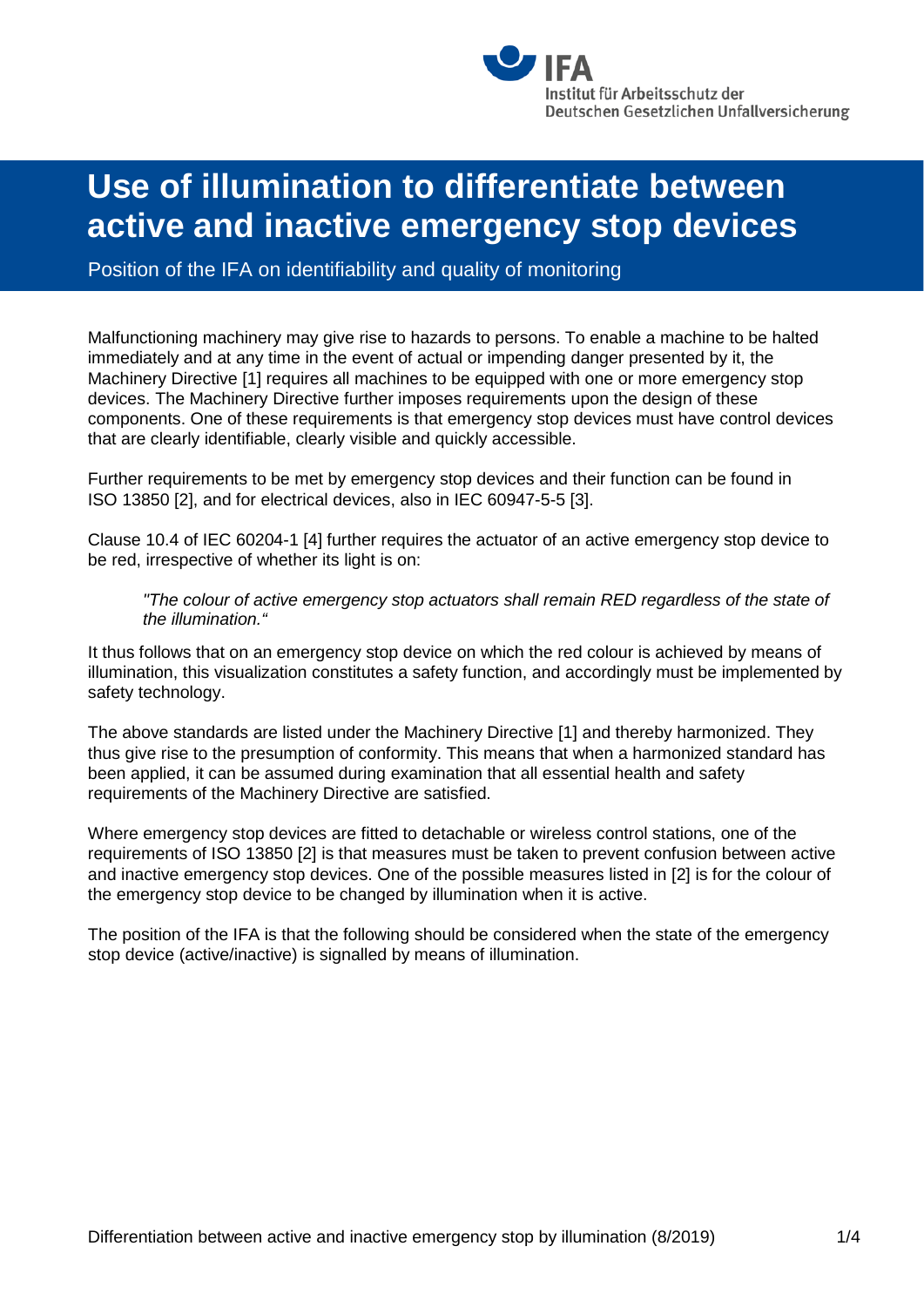## **1 Identifiability of an emergency stop**

The identifiability of the active state of the emergency stop device, signalled by active illumination, must be assured under the following conditions:

- During normal use
- Up to a maximum distance corresponding to that of normal use
- Up to a viewing angle (horizontal, vertical) corresponding to that of normal use

The following aspects must also be considered:

- Evaluation of the minimum brightness must show it to be directly comparable to a conventional emergency stop device (coloured red) under unfavourable lighting conditions (e.g. in direct sunlight).
- The ASR A3.4 technical rules for workplaces and the European Standard EN 12464-1 governing the illuminance for normal industrial environments must be considered in this context (ASR A3.4 states approximately 1500 Lux as the normal illuminance).
- The components used must be designed to deliver their light intensity for an operation time of 20 years (at maximum ambient temperature). It must be considered that natural and temperatureinduced ageing processes in the lighting elements (e.g. light-emitting diodes/LEDs) may influence their brightness. If the required quality cannot be demonstrated, the brightness of the light elements must be monitored in the plant.
- Possible ambient influences upon the materials used must also be considered, such as clouding of transparent plastic.

A distinction is made between the following two applications with respect to the identifiability of the emergency stop state:

## **Stationary application:**

If the emergency stop device is installed permanently or fitted to a control device that is *also used in a stationary application*, the requirements applicable to conventional emergency stop devices (actuators coloured red) must be met. This means for example that greater distances from the device must be considered (e.g. adequate brightness at distances of up to 5 m, viewing angles of  $\pm$  90 $\degree$  to the frontal view at a mounting height of between 0.6 and 1.7 m above the access level).

## **Mobile application:**

If the illuminated emergency stop device is fitted to a mobile control device and the mobile control device is used *only in hand-held applications*, the identifiability is deemed adequate when the requirements with respect to position, distance and viewing angle are limited to those **for the operator** (e.g. sufficient brightness at distances of up to 1 m, viewing angles of  $\pm$  90° from the frontal view of the emergency stop device, etc.).

## **2 Quality of monitoring**

Owing to the requirement that *distinction must be possible between active and inactive emergency stop states* (ISO 13850:2015), the quality of monitoring of the illumination must also be evaluated.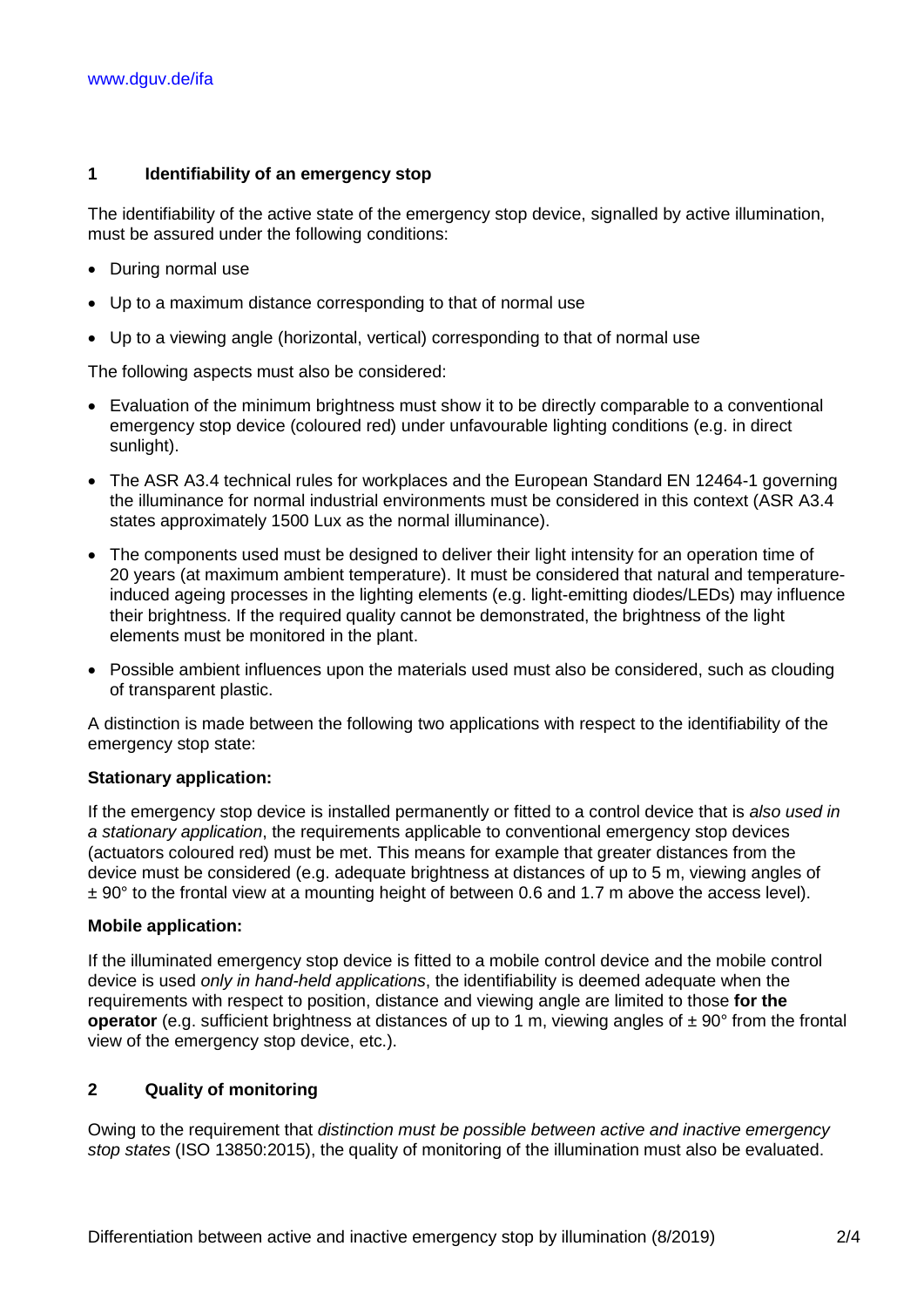Distinction can be made here between two fault cases:

- a. Emergency stop is inactive (the device is switched off or a malfunction has occurred), but the illumination of the emergency stop device indicates that it is active.
- b. Emergency stop is active, but the illumination indicates that it is not active.

In this context, Recommendation for Use (RfU) sheet<sup>[1](#page-2-0)</sup> CNB/M/11.066 Rev02 [5] provides guidance on ISO 13850:2015 and proposes a qualitative distinction between the two cases:

*EN ISO 13850:2015, subclause 4.3.8, requires a measure to avoid confusion between active and inactive emergency stop devices. One of the possibilities given in the standard is device colour changing through illumination of the active emergency stop device.*

*Are there requirements for the functional safety of this illumination?* 

*Solution: Yes.*

*Critical situations are:*

*The illuminating element is active by fault, but the emergency stop device is inactive. This could lead to the operator trying to actuate the emergency stop with no effect.*

*The illuminating element has failed while the emergency stop device is still active. This could lead to the operator not using the emergency stop. This is a minor hazard.*

*Therefore, detecting whether the illumination is working correctly is safety-related.*

However, the RfU sheet does not consider the above requirement concerning the red colour of the active emergency stop device (IEC 60204-1:2016; clause 10.4).

In the IFA's view, distinction must also be made here between the following applications:

## **Stationary application:**

-

The emergency stop device is located in a *stationary position* on a machine.

- In this case, a qualitative distinction cannot be made between the two fault cases a) and b) stated above.
- The illumination must be monitored with the same quality (safety level) as the emergency stop function.
- Should a malfunction of the illumination be detected, the emergency stop function must be triggered as rapidly as possible and without other hazards being created.

Differentiation between active and inactive emergency stop by illumination (8/2019) 3/4

<span id="page-2-0"></span><sup>1</sup> Recommendations for use (RfU) sheets are drawn up by the Coordination Group for the Notified Bodies in Europe, and confirmed by the European Machinery Committee.